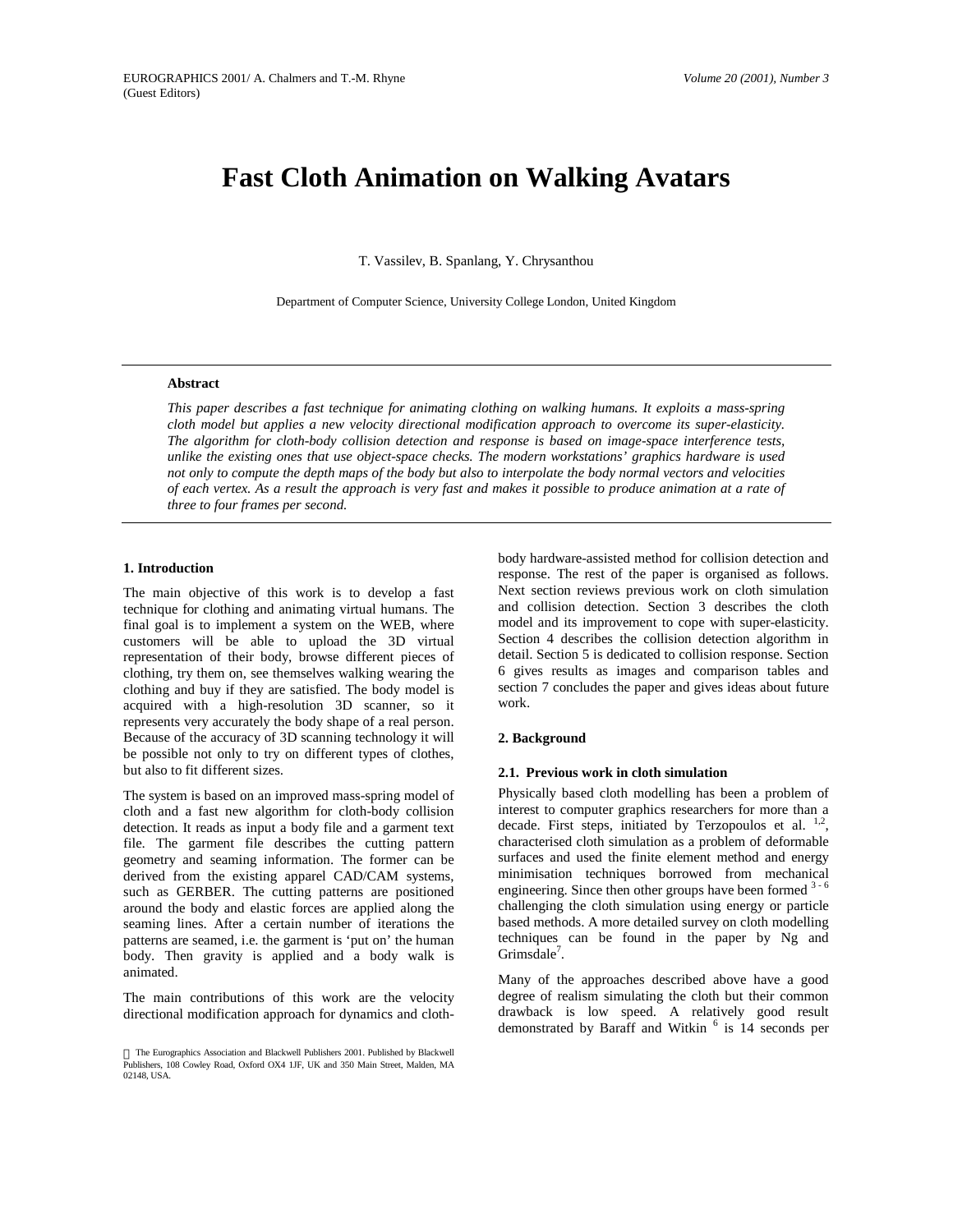frame for the simulation of a shirt with 6,450 nodes on a SGI R10000 processor. This is the main reason why these techniques cannot be applied to an interactive system.

Provot <sup>8</sup> used a mass-spring model to describe rigid cloth behaviour, which proved to be faster than the techniques described above. Its major drawback is the superelasticity. In order to overcome this problem he applied a position modification algorithm to the ends of the overelongated springs. However, if this operation modifies the positions of many vertices, it may elongate other springs. That is why this approach is applicable only if the deformation is locally distributed, which is not the case when simulating garments on a virtual body.

The method, described in this work, also exploits a massspring cloth model but it introduces a new approach to overcome its super-elasticity. Instead of modifying the positions of end points of the springs that were already over-elongated, the algorithm checks their length after each iteration and does not allow elongation more than a certain threshold modifying velocities of the corresponding vertices. This approach has been further developed and optimised for the dynamic case of simulating cloth on moving objects.

## **2.2. Mass-spring model of cloth**

The elastic model of cloth is a mesh of *l*×*n* mass points, each of them being linked to its neighbours by massless springs of natural length greater than zero. There are three different types of springs: structural, shear, and flexion, which implement resistance to stretching, shearing and bending, correspondingly.

Let  $\mathbf{p}_{ij}(t)$ ,  $\mathbf{v}_{ij}(t)$ ,  $\mathbf{a}_{ij}(t)$ , where  $i=1,..., l$  and  $j=1,..., n$ , be respectively the positions, velocities, and accelerations of the mass points at time *t*. The system is governed by the basic Newton's law:

$$
\mathbf{f}_{ij} = m \, \mathbf{a}_{ij},\tag{1}
$$

where *m* is the mass of each point and  $f_{ii}$  is the sum of all forces applied at point  $\mathbf{p}_{ii}$ . The force  $\mathbf{f}_{ii}$  can be divided in two categories.

The **internal forces** are due to the tensions of the springs. The overall internal force applied at the point  $\mathbf{p}_{ii}$  is a result of the stiffness of all springs linking this point to its neighbours:

$$
\mathbf{f}_{int}(\mathbf{p}_{ij}) = -\sum_{k,l} k_{ijkl} \left( \overrightarrow{\mathbf{p}_{kl} \mathbf{p}_{ij}} - l_{ijkl}^0 \frac{\overrightarrow{\mathbf{p}_{kl} \mathbf{p}_{ij}}}{\left\| \overrightarrow{\mathbf{p}_{kl} \mathbf{p}_{ij}} \right\|} \right),
$$
 (2)

where  $k_{ijkl}$  is the stiffness of the spring linking  $\mathbf{p}_{ij}$  and  $\mathbf{p}_{kl}$ and  $l_{ijkl}^0$  is the natural length of the same spring.

The **external forces** can differ in nature depending on what type of simulation we wish to model. The most frequent ones will be:

- Gravity:  $f_{gr}(\mathbf{p}_{ii}) = mg$ , where **g** is the gravity acceleration;
- Viscous damping:  $f_{vd}(\mathbf{p}_{ii}) = -C_{vd}\mathbf{v}_{ii}$ , where  $C_{vd}$  is a damping coefficient.

For more information on how to model wind seeProvot<sup>8</sup>.

All the above formulations make it possible to compute the force  $f_{ij}(t)$  applied on point  $p_{ij}$  at any time *t*. The fundamental equations of Newtonian dynamics can be integrated over time by a simple Euler method:

$$
\mathbf{a}_{ij}(t + \Delta t) = \frac{1}{m} \mathbf{f}_{ij}(t)
$$
\n
$$
\mathbf{v}_{ij}(t + \Delta t) = \mathbf{v}_{ij}(t) + \Delta t \mathbf{a}_{ij}(t + \Delta t) ,
$$
\n
$$
\mathbf{p}_{ij}(t + \Delta t) = \mathbf{p}_{ij}(t) + \Delta t \mathbf{v}_{ij}(t + \Delta t) .
$$
\n(3)

where Δ*t* is a chosen time step. More complicated integration methods, such as Runge-Kutta <sup>16</sup>, can be applied to solve the differential equations. This however reduces the speed significantly, which is very important in our case. The Euler Equations 3 are known to be very fast and give good results, when the time step Δ*t* is less than the natural period of the system  $T_0 \approx p \sqrt{m/K}$ . In fact our experiments showed that the numerical solving of Equations 3 is stable when

$$
\Delta t \le 0.4 \mathcal{P} \sqrt{\frac{m}{K}} \,,\tag{4}
$$

where  $K$  is the highest stiffness in the system.

## **2.3. Collision detection cloth-body**

Collision detection and response prove to be the bottleneck of dynamic simulation algorithms that use highly discretised surfaces. So, if it is necessary to achieve a good performance then an efficient collision detection algorithm is essential. Most of the existing algorithms for detecting collisions between the cloth and other objects in the scene are based on geometrical object-space (OS) interference tests. Some apply prohibitive energy field around the colliding objects  $\frac{1}{1}$ , but most of them use geometric calculations to detect penetration between a cloth particle and a face of the object together with optimisation techniques in order to reduce the number of checks.

The most common approaches are voxel or octree subdivision<sup>9</sup>. The space is subdivided either into an array of regular voxels or into a hierarchical tree of octants and the detection is performed exploring the corresponding structure. Another solution is to use a bounding box (BB) hierarchy <sup>6, 11</sup>. Objects are grouped hierarchically according to proximity rules and a BB is pre-computed for each object. The collision detection is then performed analysing BB intersections in the hierarchy. Other techniques exploit proximity tracking <sup>10</sup> or curvature computation  $11$  to reduce the big number of collision

The Eurographics Association and Blackwell Publishers 2001.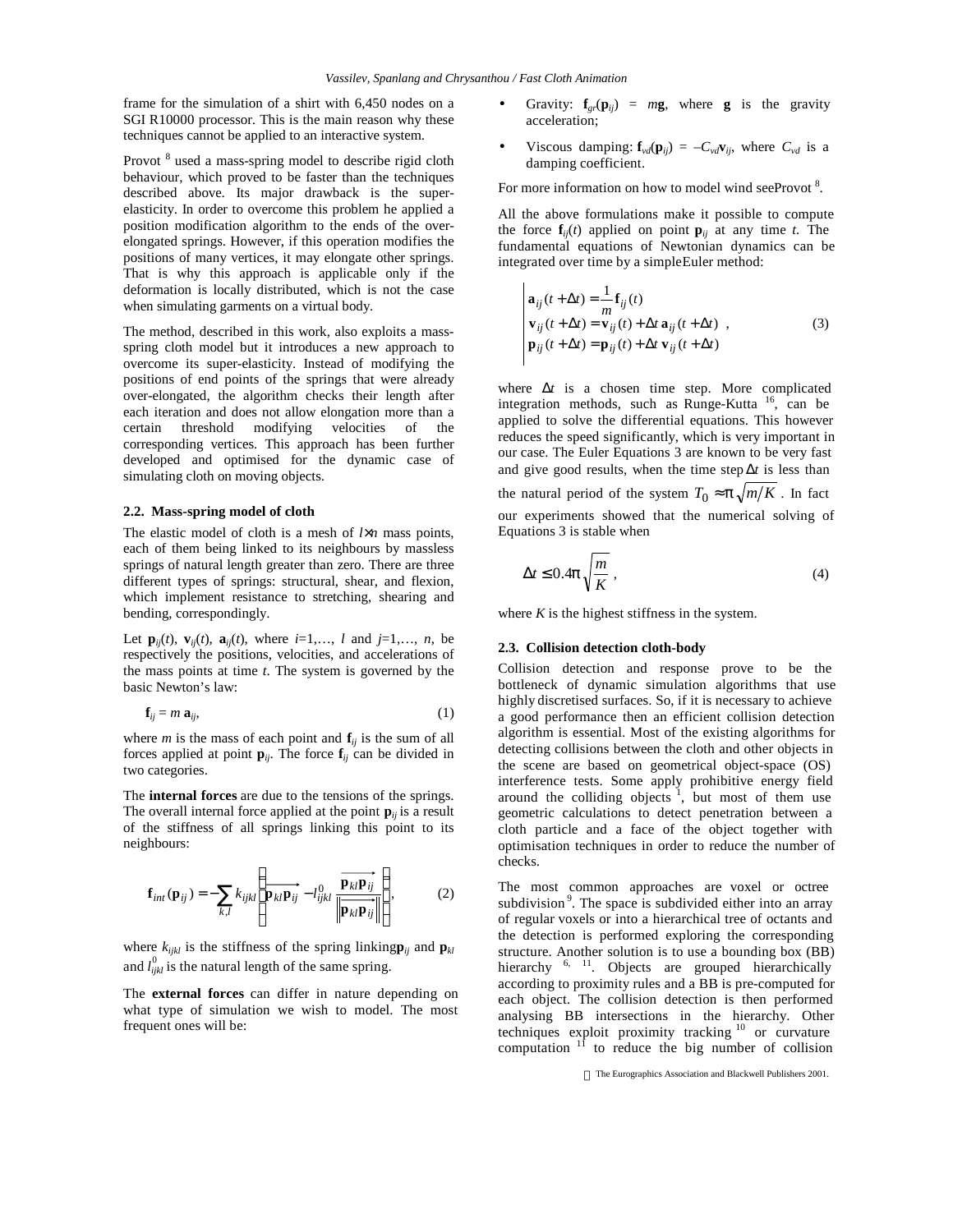checks, excluding objects or parts which are impossible to collide.

Recently new techniques were developed, based on imagespace (IS) tests  $12 - 15$ . These algorithms use the graphics hardware to render the scene and then perform checks for interference between objects based on the depth map of the image. In this way the 3D problem is reduced to 2.5D. As a result of using the graphics hardware these approaches are very efficient. However, they have been mainly used to detect rigid object interference  $12, 15$ , in CAD/CAM systems  $^{13}$ , in dental practise  $^{14}$ , but never for cloth-body collision detection and response.

This paper exploits an image-space approach to collision detection and response. Its main strength is that it uses the workstation graphics hardware not only to compute the depth maps, necessary for collision detection, but also to generate maps of the normal vectors and velocities for each point on the human body. The latter are necessary for collision response. As a result the algorithm is very fast and the detection and response time do not depend on the number of faces on the human body.

## **3. Velocity directional modification**

The major drawback of the mass-spring cloth model is its "super elasticity". This is due to the fact that the springs are "ideal" and they have unlimited linear deformation rate. As a result the cloth stretches even under its own weight, something that does not normally happen to real cloth.

#### **3.1. Position modification**

Provot <sup>8</sup> proposed to cope with the super-elasticity using position modification. His algorithm checks the length of the springs after each iteration and modifies the positions of the ends of the spring, if it exceeds its natural length with more than a certain value (10% for example). This modification will adjust the length of some springs but it might over-elongate others. So, the convergence properties of this technique are not clear. It proved to work for locally distributed deformations but no tests were conducted for global elongation.

#### **3.2. Velocity modification**

The main problem of the position modification approach is that first it allows the springs to over-elongate and then tries to adjust their length modifying positions. This of course is not always possible because of the many links between the mass points. Our idea was to find a constraint that does not allow any over-elongation of springs.

The algorithm works as follows. After each iteration it checks for each spring whether it exceeds its natural length by a pre-defined threshold. If this is the case, the velocities are modified, so that further elongation is not allowed. The threshold value usually varies from 1% to 15% depending on the type of cloth we want to simulate.



**Figure 1:** *Velocity modification for over-elongated springs*

Let  $\mathbf{p}_1$  and  $\mathbf{p}_2$  be the positions of the end points of a spring found as over-elongated, and  $v_1$  and  $v_2$  be their corresponding velocities (see Figure 1). The velocities  $\mathbf{v}_1$ and  $\mathbf{v}_2$  are split into two components  $\mathbf{v}_{1t}$  and  $\mathbf{v}_{2t}$ , along the line connecting  $\mathbf{p}_1$  and  $\mathbf{p}_2$ , and  $\mathbf{v}_{1n}$  and  $\mathbf{v}_{2n}$ , perpendicular to this line. Obviously the components causing the spring to stretch are  $\mathbf{v}_{1t}$  and  $\mathbf{v}_{2t}$ , so they have to be modified. In general  $\mathbf{v}_{1n}$  and  $\mathbf{v}_{2n}$  could also cause elongation, but their contribution within one time step is negligible. There are several possible ways of modification:

Set both  $\mathbf{v}_{1t}$  and  $\mathbf{v}_{2t}$  to their average, i.e.

$$
\mathbf{v}_{1t} = \mathbf{v}_{2t} = 0.5(\mathbf{v}_{1t} + \mathbf{v}_{2t}).
$$
 (5)

Set only one of them equal to the other, but how to decide which one to change at the current simulation step?

Our experiments showed that Equation 5 is good enough for the static case, i.e. when the cloth collides with static objects. So if we want to implement a system for dressing static human bodies, Equation 5 will be the obvious solution, because it produces good results and is the least expensive. For the dynamics, however, the way of modifying velocity proved to have an enormous influence on the cloth behaviour. For example Equation 5 gives satisfactory results for relatively low rate of cloth deformations and relatively slow moving objects. In faster changing scenes, it becomes "clumsy" and cannot give a proper respond to the environment.

After conducting numerous tests we came up with the following solution. We introduce a vector called a "directional vector", which is computed as:

$$
\mathbf{v}_{dir} = \mathbf{v}_{grav} + \mathbf{v}_{object},\tag{6}
$$

where **v***object* is the velocity of the object which the cloth is colliding with, and **v**<sub>*grav*</sub> is a component called "gravitational velocity" computed as "gravitational velocity" computed as  $\mathbf{v}_{grav} = \mathbf{g}\Delta t$ . The directional vector gives us the direction, in which higher spring deformation rates are most likely to appear at the current step of simulation, and in which the cloth should resist to modifications. The components of the directional vector are the sources, which will cause

The Eurographics Association and Blackwell Publishers 2001.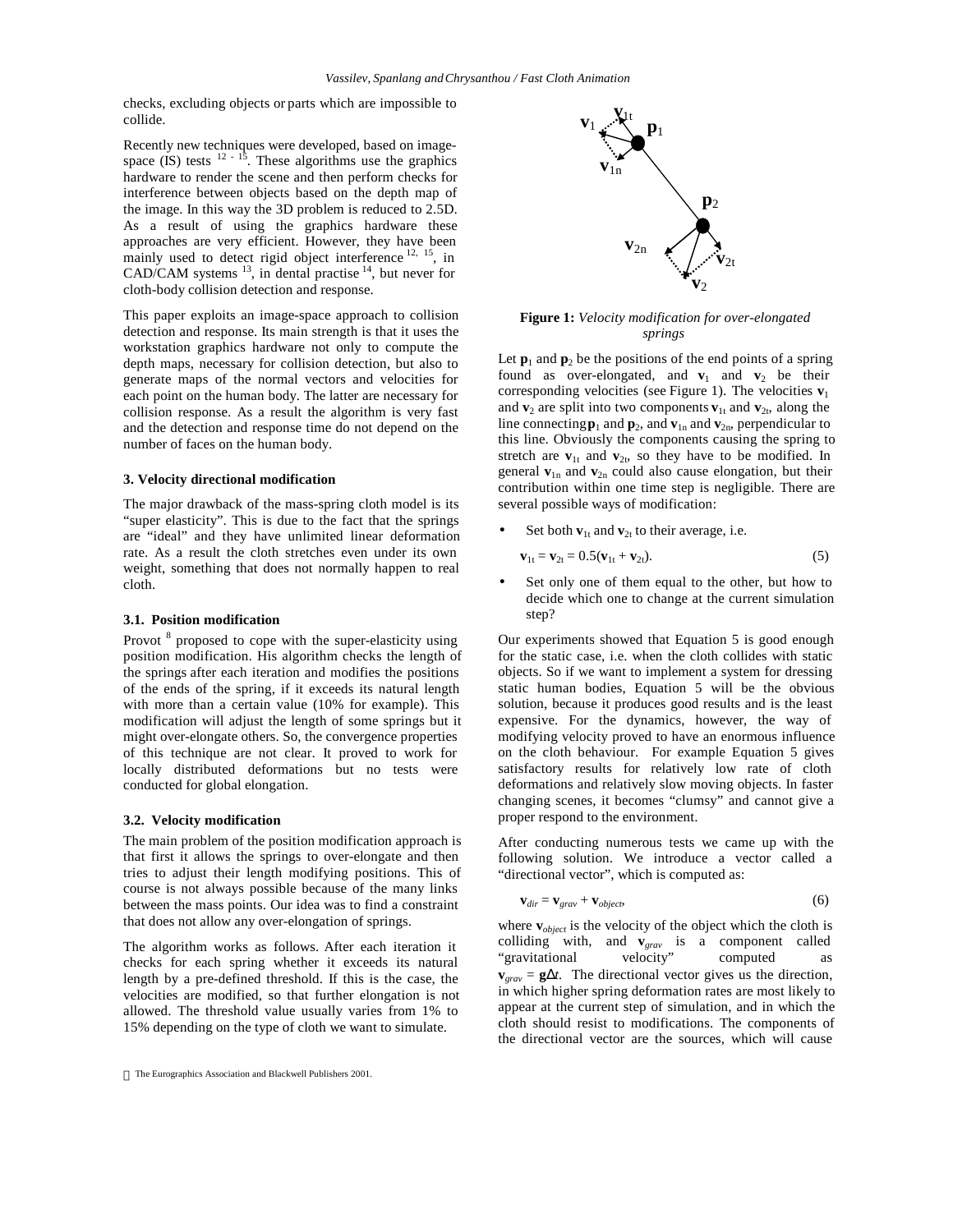cloth deformation. In our case they are two, gravity and velocity of the moving object, but in other environments there might be other sources which have to be taken into account, such as wind for example.



**Figure 2.** *Introducing directional vector*

Once the directional vector has been determined, the velocities are modified in the following way. Let  $\mathbf{p}_{12} = \mathbf{p}_2$ - $\mathbf{p}_1$  be the spring directional vector and  $\alpha$  be the angle between  $\mathbf{p}_{12}$  and  $\mathbf{v}_{dir}$ . The cosine of  $\alpha$  can be easily computed as a scalar product of the two vectors.

- If the spring is approximately perpendicular to the directional vector  $\mathbf{v}_{dir}$  ( $|\cos \alpha|$ <0.3) then modify both velocities using Equation 5;
- Else set the velocity of the rear point (considering the directional vector) equal to the front one, so that it can "catch up" with the changing scene. If  $cos \alpha > 0$ the rear point is  $\mathbf{p}_1$  else it is  $\mathbf{p}_2$ .

If this is applied to all springs, the stretching components of the velocities are removed and in this way further stretching of the cloth is not allowed. In addition the "clumsiness" of the model is eliminated and it can react adequately to moving objects. As the results show this approach works for all types of deformation: local or global, static or dynamic.

#### **4. Collision detection**

Collision detection is one of the crucial parts in fast cloth simulation. At each simulation step, a check for collision with the human model has to be performed for each vertex of the garment. If a collision between the body and a cloth point occurs, the response of that collision also needs to be calculated. In our system we implemented an image-space based collision detection approach. Using this technique it is possible to find a collision only by comparing the depth value of the garment point with the according depth information of the body stored in the depth maps. We went even further and decided to use the graphics hardware to generate the information needed for collision

response, that is the normal and velocity vectors of each body point. This can be done by encoding vector coordinates (*x, y, z*) as colour values (*R, G, B*). Depth, normal and velocity maps are created using two projections: one of the front and one of the back of the model. For rendering the maps we place two orthogonal cameras at the centre of the front and the back face of the body's BB. To increase the accuracy of the depth values, the camera far clipping plane is set to the far face of the BB and the near clipping plane is set to near face of the BB. Both cameras point at the centre of the BB. This is illustrated in Figure 3. The maps are generated at each animation step, although if the body movements are known, they can be pre-computed.



**Figure 3.** *Front camera clipping planes*



**Figure 4:** *Front depth map: darker shades are near brighter ones are far*

## **4.1. Generating the depth maps**

When initialising the simulation we execute two offscreen renderings to retrieve the depth values, one for the front and one for the back. The *z*-buffer of the graphics hardware is moved to main memory using OpenGL's buffer-read function. The *z*-buffer contains floating-point

The Eurographics Association and Blackwell Publishers 2001.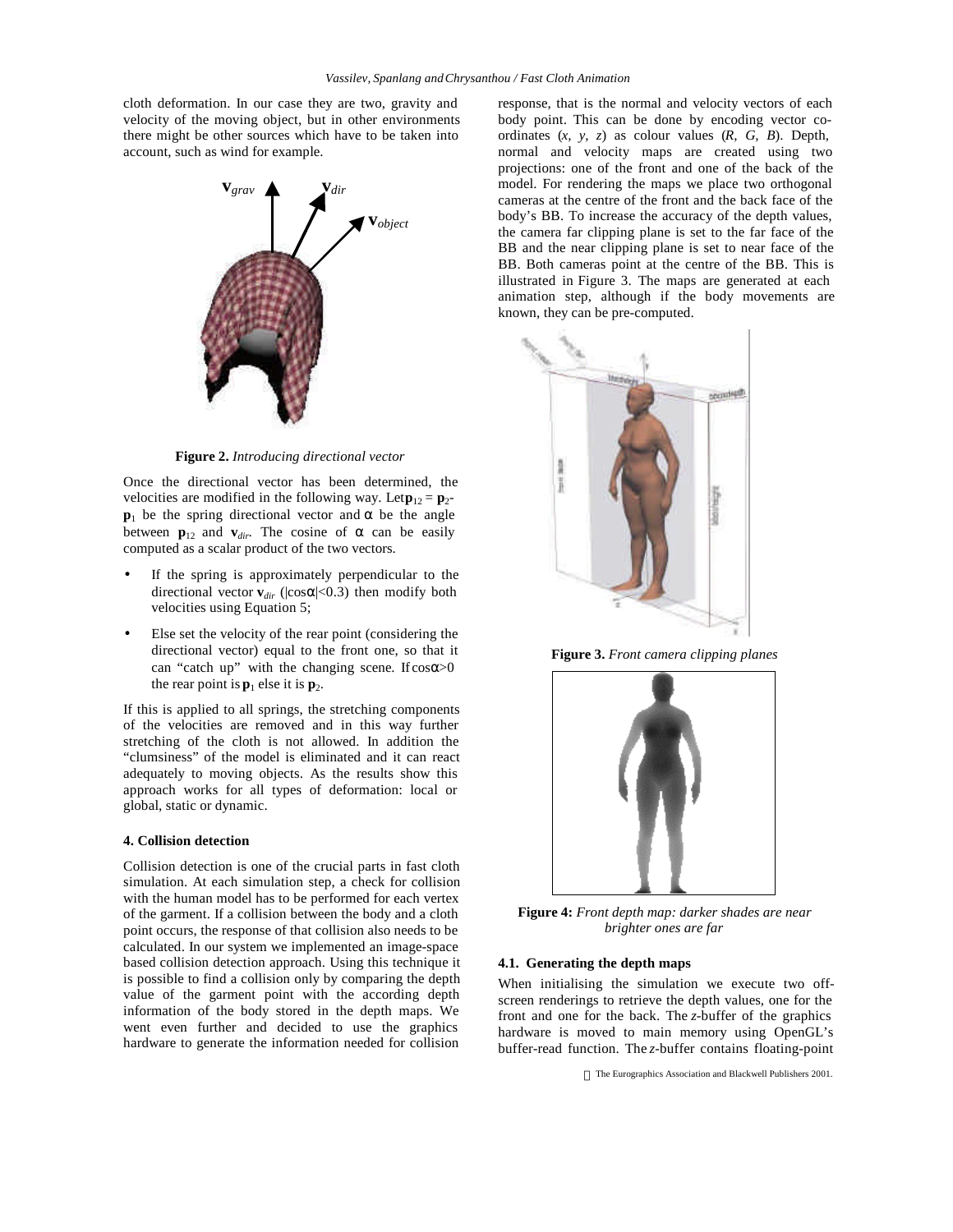

**Figure 5**\***:** *Colour maps Left - Normal map: colours indicate different direction Right - Velocity map: colours show direction and magnitude*

values from 0.0 to 1.0. A value of 0.0 represents a point at the near clipping plane and 1.0 stands for a point at the far clipping plane.

Figure 4 shows an example depth map.

## **4.2. Generating the normal maps**

During the two renderings for generating the depth, the normal maps are also computed. We substitute the (*Red*, *Green*, *Blue*) value of each vertex of the 3D model with the coordinates  $(n_x, n_y, n_z)$  of its normal vector **n**. In this way the frame-buffer contains the normal of the surface at each pixel represented as colour values. Since the OpenGL colour fields are in a range from 0.0 to 1.0 and normal values are from –1.0 to 1.0 the coordinates are converted to fit into the colour fields using

$$
\begin{pmatrix} Red \\ Green \\ Blue \end{pmatrix} = 0.5\mathbf{n} + \begin{pmatrix} 0.5 \\ 0.5 \\ 0.5 \end{pmatrix}.
$$
 (7)

We turn on the interpolated-shading option and allow the graphics hardware to interpolate between the normals for all intermediate points. Using OpenGL's read-buffer function to move the frame buffer into main memory gives us a smooth normal map. Conversion from (*Red*, *Green*, *Blue*) space into the normals space then is done using

$$
\mathbf{n} = 2 \begin{pmatrix} Red \\ Green \\ Blue \end{pmatrix} - \begin{pmatrix} 1 \\ 1 \\ 1 \end{pmatrix} . \tag{8}
$$

Figure 5\* (left) shows an example normal map.

## **4.3. Generating the velocity maps**

Similarly to the rendering of the normal maps, we substitute the (*Red*, *Green*, *Blue*) value of each vertex of the 3D model with the coordinates  $(v_x, v_y, v_z)$  of its velocity **v**. Since the velocity coordinate values range from –*maxv* to +*maxv,* they are converted to fit into the colour fields using

$$
\begin{pmatrix} Red \\ Green \\ Blue \end{pmatrix} = 0.5\mathbf{v} + \begin{pmatrix} 0.5/maxv \\ 0.5/maxv \\ 0.5/maxv \end{pmatrix}.
$$
 (9)

Again the interpolated-shading option is enabled to allow the graphics hardware to interpolate the velocities for all intermediate points. The conversion from (*Red*, *Green*, *Blue*) space into the velocity space is computed

$$
\mathbf{v} = maxv(2 \begin{pmatrix} Red \\ Green \\ Blue \end{pmatrix} - \begin{pmatrix} 1 \\ 1 \\ 1 \end{pmatrix} . \tag{10}
$$

Figure 5\* (right) shows an example velocity map.

## **4.4. Testing for collisions**

After retrieving depth, normal and velocity maps testing for and responding to collisions can be done very efficiently. If we want to know whether a point  $(x, y, z)$  on the cloth collides with the body, the point's  $(k, y)$  values need to be converted from world coordinate system into the map coordinate system  $(X, Y)$  as shown

$$
Y = \frac{y * mapsize}{bboxheight};
$$
  
\n
$$
X_{back} = \left(1 - \frac{x + \frac{bboxheight}{2}}{bboxheight}\right) mapsize; \qquad (11)
$$
  
\n
$$
X_{front} = \left(\frac{x + \frac{bboxheight}{2}}{bboxheight}\right) mapsize.
$$

The Eurographics Association and Blackwell Publishers 2001.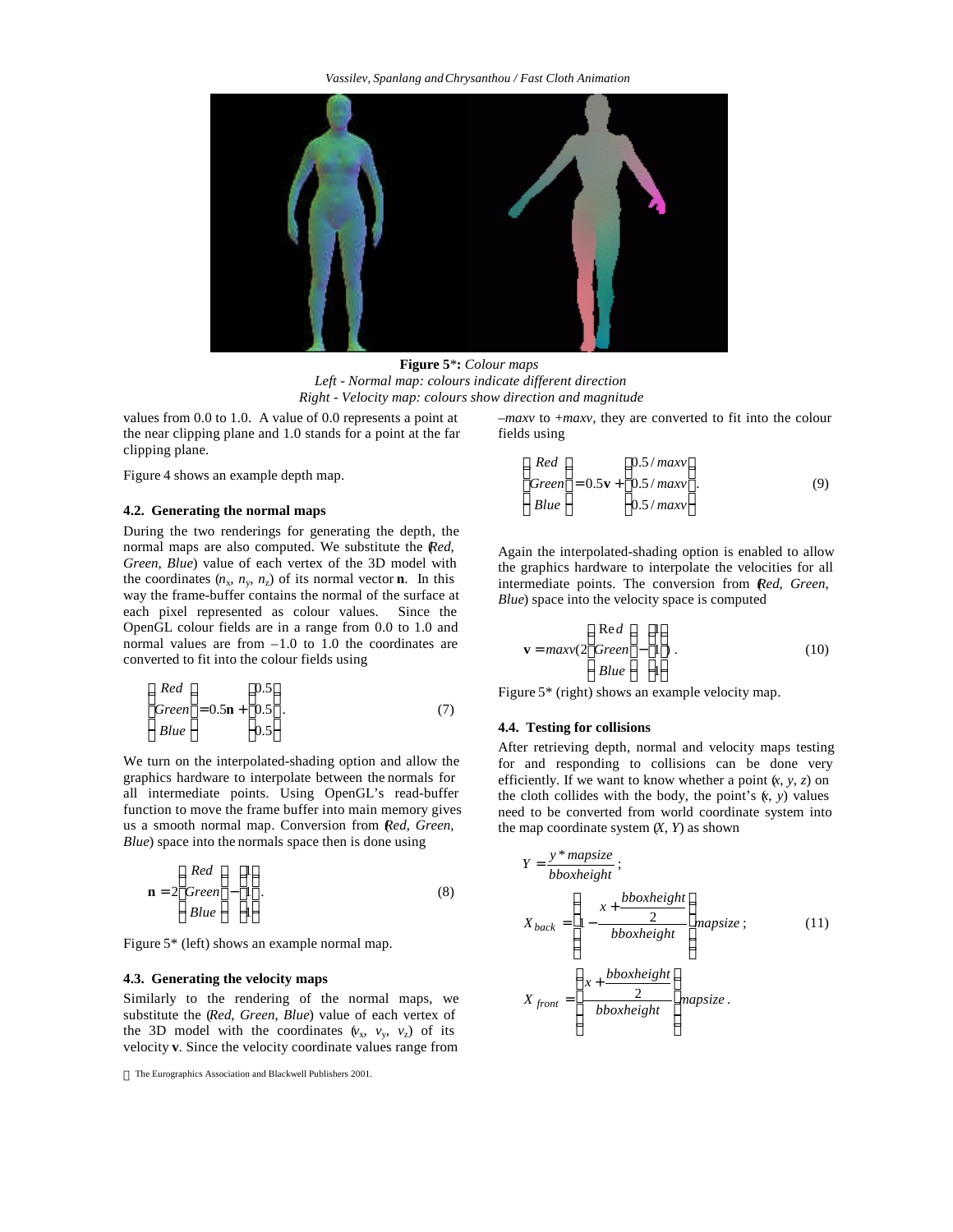First the *z* value is used to decide which map to use. If the *z* value is lower than 0 the back-map is used otherwise the front-map is taken. The corresponding *z* value of the depth map is compared with the *z* value of the pixel's coordinates using

$$
back: z < depthmap(X_{back}, Y)
$$
\n
$$
front: z > depthmap(X_{front}, Y) \tag{12}
$$

If a collision occurred, we retrieve the normal and velocity vectors from the colour maps indexed by the same coordinates (*X*, *Y*) used for the collision check. These vectors are necessary to compute a collision response.

### **4.5. Estimating the error of discretisation**

Considering the fact that most of the modern workstations use a 24 bit *z*-buffer and that *bboxdepth*<100 cm for an average person, then the following estimation applies for discretisation error in *z*

$$
\Delta z = \frac{b \, box \, depth}{2^{24}} < \frac{100}{2^{24}} < 6.10^{-6} \, cm \,. \tag{13}
$$

This is more than enough in our case, bearing in mind that the discretisation error of the 3D scanner is of the order of several millimetres. The errors in *x* and *y* are equal and can be computed as

$$
\Delta x = \Delta y = \frac{b \times \text{height}}{\text{mapsize}} \approx \frac{160 \text{ to } 180}{\text{mapsize}} \text{ cm},\tag{14}
$$

where we consider the average person to be 160 to 180 *cm* tall. This means that we have control over the error  $\ln x$ and *y* direction varying the size of the maps. However bigger map size also means bigger overhead, as buffer retrieval times will be higher. A reasonable trade-off is  $Dx=Dy=0.5$  cm, so *mapsize*=320 to 360 pixels.

## **5. Resolving collisions**

After a collision has been detected, the algorithm has to compute a proper response of the whole system. Our approach does not introduce additional penalty, gravitational or spring forces; it just manipulates the velocities, as proposed by Eberhardt et al<sup>4</sup>, which proved to be very efficient. However, we had to do some modifications for the dynamic case.

Let **v** be the velocity of the point **p** colliding with the object **s** and let **v***object* be the velocity of this object (Figure 6). The surface normal at the point of collision is denoted by **n**. First, the relative velocity between the cloth and the object has to be computed as  $\mathbf{v}_{rel} = \mathbf{v} - \mathbf{v}_{object}$ . If  $\mathbf{v}_t$  and  $\mathbf{v}_n$ are the tangent and normal components of the relative velocity  $\mathbf{v}_{rel}$ , then the resultant velocity can be computed as:

$$
\mathbf{v}_{\rm res} = C_{\rm fric} \mathbf{v}_{\rm t} - C_{\rm refl} \mathbf{v}_{\rm n} + \mathbf{v}_{object},\tag{15}
$$

where  $C_{fric}$  and  $C_{refl}$  are a friction and a reflection coefficients, which depend on the material of the colliding objects.



**Figure 6:** *Resolving collisions manipulating velocities*

A similar approach can be implemented to detect and find the responses not only to vertex-body, but also to facebody collisions. For each quadrangle on the cloth we compute its midpoint and velocity as an average of the four adjacent vertices. Then we check for a collision of this point with the body and if so, compute its response using Equation 15, and apply the same resultant velocity to the surrounding four vertices. If there is more than one response for a vertex, then an average velocity is calculated for this vertex. As the results section shows, this approach helps to reduce significantly the number of vertices, which speeds up the whole method.

Our tests showed that the velocity collision response did not always produce satisfactory results. For example, when heavy cloth was simulated there were penetrations in the shoulder areas. In order to make the collision response smoother, an additional reaction force was introduced for each colliding point on the cloth (see Figure 7).



**Figure 7:** *Introducing reaction forces*

Let  $f_p$  be the force acting on the cloth vertex **p**. If there is a collision between  $\bf{p}$  and an object in the scene  $\bf{s}$ , then  $\bf{f}_p$  is split in its two components: normal  $f_n$ ) and tangent  $(f_t)$ . The object reaction force is computed

$$
\mathbf{f}_{reaction} = -\mathbf{C}_{\text{fric}} \mathbf{f}_{\text{t}} - \mathbf{f}_{\text{n}},\tag{16}
$$

where the first component is due to the friction and depends on the materials.

The Eurographics Association and Blackwell Publishers 2001.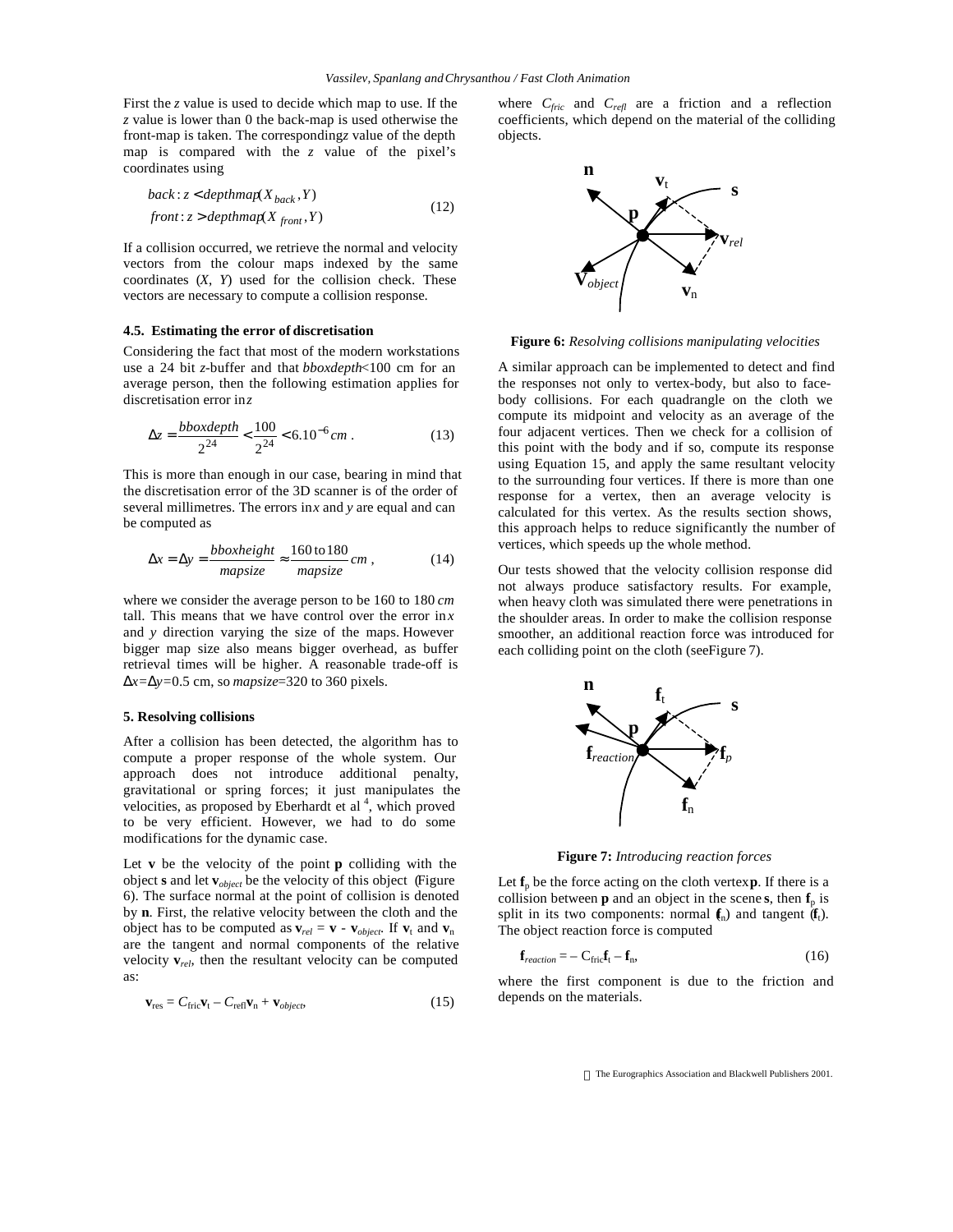## **6. Results**

The algorithms were implemented on a SGI workstation (R12000 processor) and on a modern PC (Pentium III, 1 GHz) using the Open Inventor library for rendering the images.



**Figure 8:** *Tablecloth draping over a moving sphere*

Figure 8 shows the results of a tablecloth draping over a moving sphere. The left image depicts the original massspring model with no restriction to elasticity. The cloth is too elastic and the model cannot respond fast enough to the moving sphere. The right image is obtained by applying the elasticity restriction approach with velocity directional modification as described in Section 3. The elasticity threshold is 5%.

In order to compare the performance of our collision detection algorithm with the existing ones, we implemented a classic BB approach using OS interference tests. The body is subdivided into five parts: torso, arms and legs. For each part a quad tree of BBs is constructed with the leaves being the faces on the body with their normal vectors. The algorithm checks for collisions between a vertex of the cloth and a face on the body and computes the response using the technique described in the previous section.

|                     | shirt |      | dress |      |
|---------------------|-------|------|-------|------|
|                     | IS    | ОS   | IS    | OS   |
| No of vertices      | 1800  | 1800 | 3840  | 3840 |
| Time/iteration (ms) | 15.8  | 30.8 | 33.0  | 52.0 |
| $CD&R$ time $(ms)$  | 7.6   | 22.5 | 15.1  | 34.2 |
| $CS$ time $(ms)$    | 8.2   | 8.3  | 17.9  | 17.8 |
| $CD&R$ time $(\%)$  | 48.1  | 73.0 | 45.7  | 65.7 |
| $CS$ time $(\%)$    | 51.9  | 27.0 | 54.3  | 34.3 |

**Table 1:** *Comparison between a traditional OS collision detection and the IS one for two products*

Table 1 shows the results of applying both techniques to simulate a shirt and a dress on a SGI workstation. The times shown do not include the rendering of the maps for the IS method and the generation of the BB tree for the OS method. CD&R stands for "collision detection and response", and CS means "cloth simulation". As one can see the IS approach improves the speed of the collision detection and response with a factor of 2 to 3. The table compares the results only for a static body since our object

The Eurographics Association and Blackwell Publishers 2001.

space algorithm was implemented only for this case. This means that in dynamics additional time will be spent for computing the velocity of each body point. In our IS algorithm this is done by rendering the velocity map and the graphics hardware interpolates the velocities for the intermediate points. For the OS algorithm, however, these velocities need to be computed at each frame and interpolated when a collision occurs, so we expect that the advantages of our technique will be even more obvious in the dynamic case.

|                | <b>Skirt</b> | Dress with |  |
|----------------|--------------|------------|--|
|                |              | sleeves    |  |
| No of vertices | 672          | 2300       |  |
| Sec/frame      | 0.244        | 0.294      |  |
| Frames/sec     |              | 34         |  |

## **Table 2:** *Frames per second for animating two different pieces of clothing*

Figure 9 illustrates two different frames of a walking body shown from two different viewpoints. Additional videos are supplied demonstrating walking female body dressed in different pieces of clothing: skirt, trousers, dress and shirt. The code was compiled on a state of the art PC, 1 GHz, 512 MB RAM and a graphics acceleration card GeForce2. Table 2 shows the results for a skirt and a dress with sleeves. The simulation ran at a speed of 3 to 4 frames per second (250 to 300 ms per frame), depending on the complexity of the garment. Note that at each frame, apart from rendering the maps, cloth simulation and collision detection and response, we also need to read the open inventor file, describing the body mesh, and to render the scene graph on the screen. The technique can be speeded up further, if the maps for each frame are precomputed and stored in advance, so that we do not have to generate them at each frame. This however will require a lot of memory and will restrict it to pre-defined animation.



**Figure 9:** *Animating dressed people*